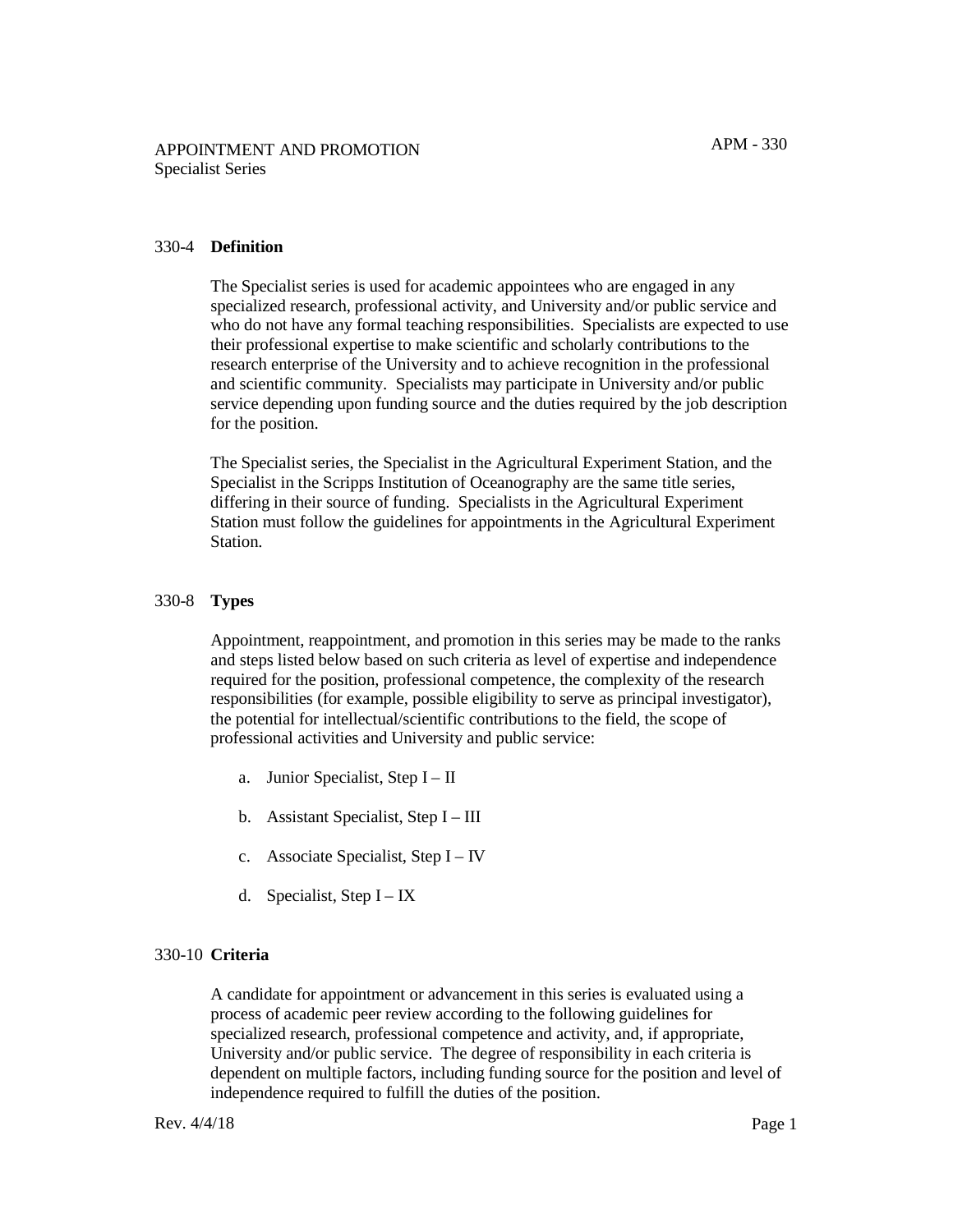#### a. **Performance in Research**

Specialists must be continuously and effectively engaged in research activity of scholarly quality and significance in the defined area of expertise and specialization. All specialists are judged on performance in research. Evidence may include one or more of the following:

- (1) Letters from collaborators or principal investigators documenting that work performed by the Specialist contributed to published research
- (2) Recognized expertise, including formal documentation of intellectual effort, presentation of research at regional/national meetings, creative contributions to intellectual property (e.g., patents), eligibility to serve as principal investigator, and/or invitations to participate in research projects
- (3) Documentation of effective planning and execution of research projects
- (4) Publications on which the Specialist is an author or that credit the Specialist in the acknowledgement section of the work
- (5) Active dissemination of information through training, presentations, or other means stemming from the Specialist's research.

#### b. **Professional Competence and Activity**

Specialists may engage in professional activities that are directly related to their professional expertise and achievement. The Specialist's professional activities will be evaluated for evidence of achievement and recognition in his/her field of expertise and for contributions to the development or utilization of new approaches and techniques. Evidence of professional competence and activity, which is optional for Junior and Assistant Specialists but required for Associate and full Specialists, may include:

- (1) Participation in professional societies or groups and other educational and research organizations
- (2) Service on advisory panels
- (3) Invitations to review research and/or grant proposals
- (4) Review of journal manuscripts and other publications related to his/her area of expertise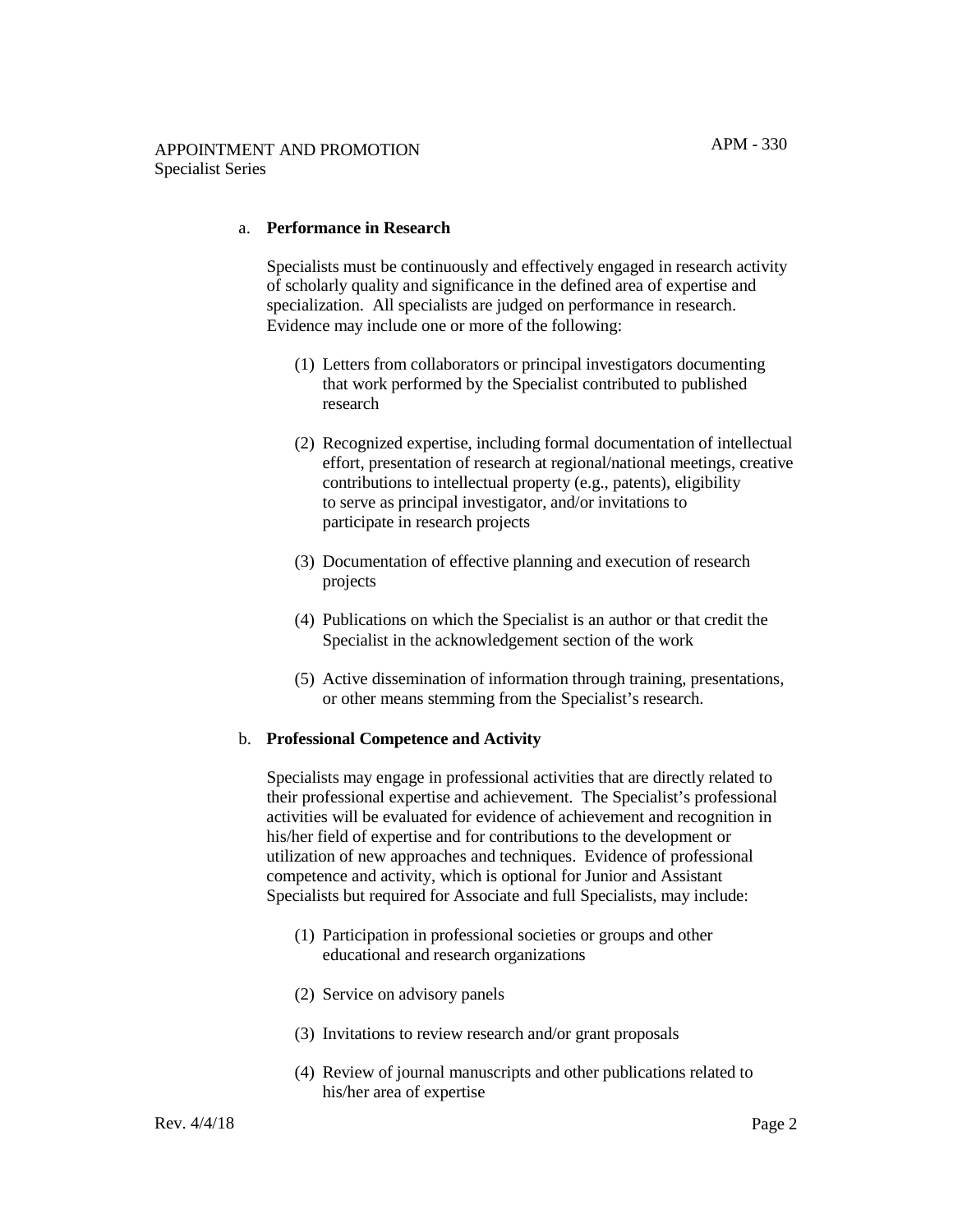(5) Additional education and credentials as related to the specialized area of research.

# c. **University and Public Service**

Specialists may engage in University and/or public service provided these services comply with the requirements of the candidate's funding source. Such service should be related to the candidate's area of professional expertise and achievement. Service activities may be at the level of the department, the organized research unit (ORU), the college/school/division, the campus, the University, and/or the public. For example, Specialists may serve as a liaison with and respond to the needs of various industry organizations, state and federal agencies, and other external groups on issues related to their area of expertise. At the Junior and Assistant Specialist ranks, University and/or public service may be minimal.

## 330-11 **Qualifications**

The following educational and experiential qualifications are general guidelines for each of the ranks. However, an appointee to the Junior Specialist rank may already have obtained a master's degree or other advanced degree. In some disciplines, a master's degree may be the terminal degree.

#### a. **Junior Specialist**

Appointees to the Junior rank should possess a baccalaureate degree (or equivalent degree) or equivalent research experience, e.g., with instrumentation and research equipment, software programs, social science research methods, humanities scholarship, or creative activities.

#### b. **Assistant Specialist**

Appointees to the Assistant rank should possess a master's degree (or equivalent degree) or five years of experience demonstrating expertise in the relevant specialization.

#### c. **Associate Specialist**

Appointees to the Associate rank should possess a master's degree (or equivalent degree) or five to ten years of experience demonstrating expertise in the relevant specialization. Associate Specialists are normally expected to have a record of academic accomplishments, including contributions to published or in-press research in the field and a demonstrated record of University and/or public service.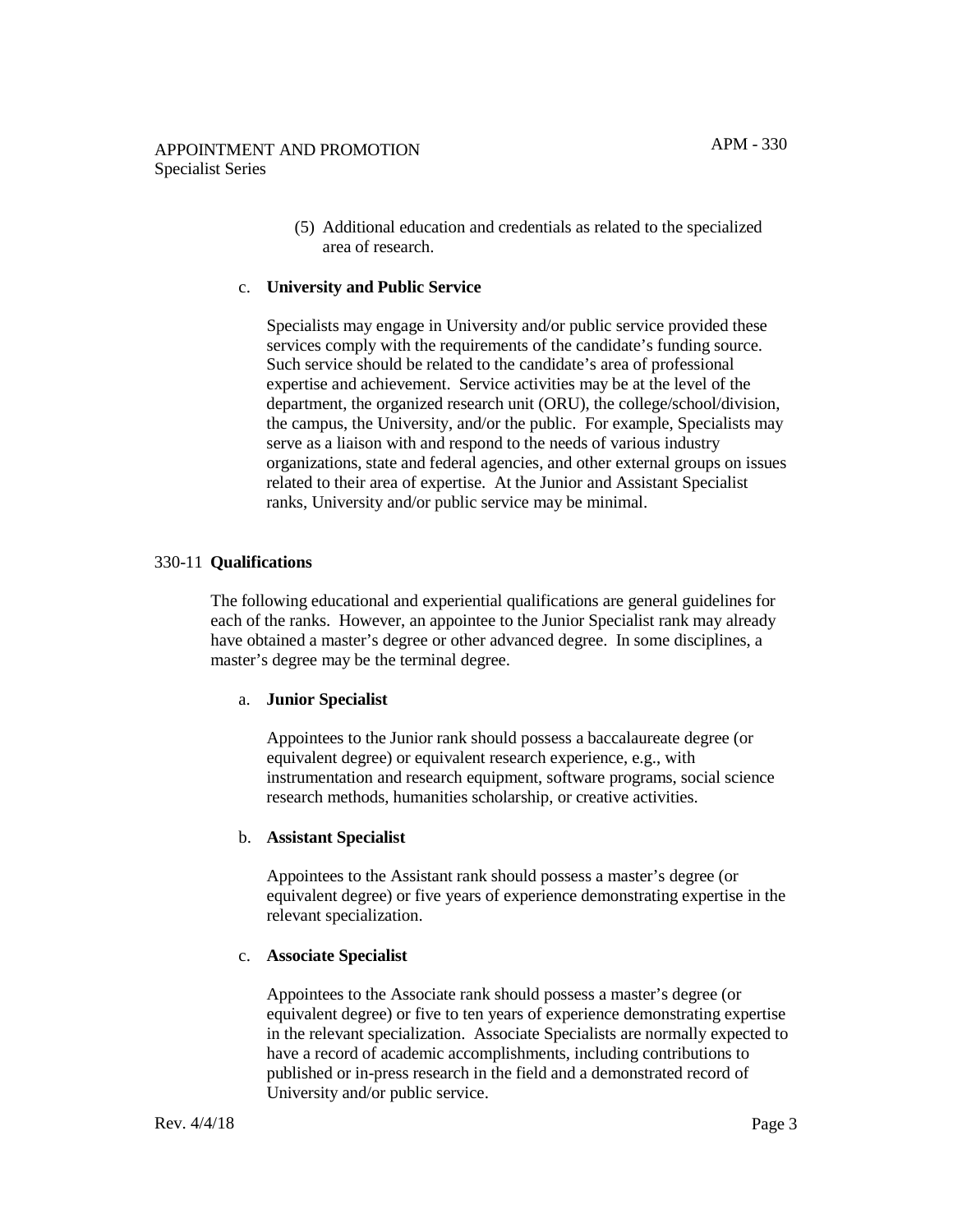### d. **Specialist**

Appointees to the full Specialist rank should possess a terminal degree (or equivalent degree) or ten or more years of experience demonstrating expertise in the relevant specialization. Specialists at full rank are normally expected to have a significant record of academic accomplishments, including contributions to published or in-press research in the field, professional recognition in the field, and a demonstrated record of University and/or public service.

#### 330-18 **Salary**

- a. Individuals appointed to the Specialist series are compensated on the fiscalyear salary scales issued by the Office of the President for the Specialist series. The Chancellor shall have the authority to approve off-scale salaries when appropriate (see APM - 620).
- b. Salaries are subject to range adjustments (see APM 600).
- c. Appointments without salary are permitted in this series.
- d. The Chancellor may approve salaries up to and including the Indexed Compensation Level threshold but higher salaries which exceed the Indexed Compensation Level threshold require the approval of the Provost and Executive Vice President for Academic Affairs.

# 330-20 **Term of Appointment**

An appointment or reappointment in this series shall be made with a specified end date which should coincide with the normal period of service of the step to which the candidate is appointed or advanced, or a lesser period. Appointments may be made on a full- or part-time basis. The normal periods of service at each rank and step are listed below.

| a. Junior Specialist    | Step $I - 1$ year<br>Step $II - 1$ year                        |
|-------------------------|----------------------------------------------------------------|
| b. Assistant Specialist | Step $I - 2$ years<br>Step II $-2$ years<br>Step III - 2 years |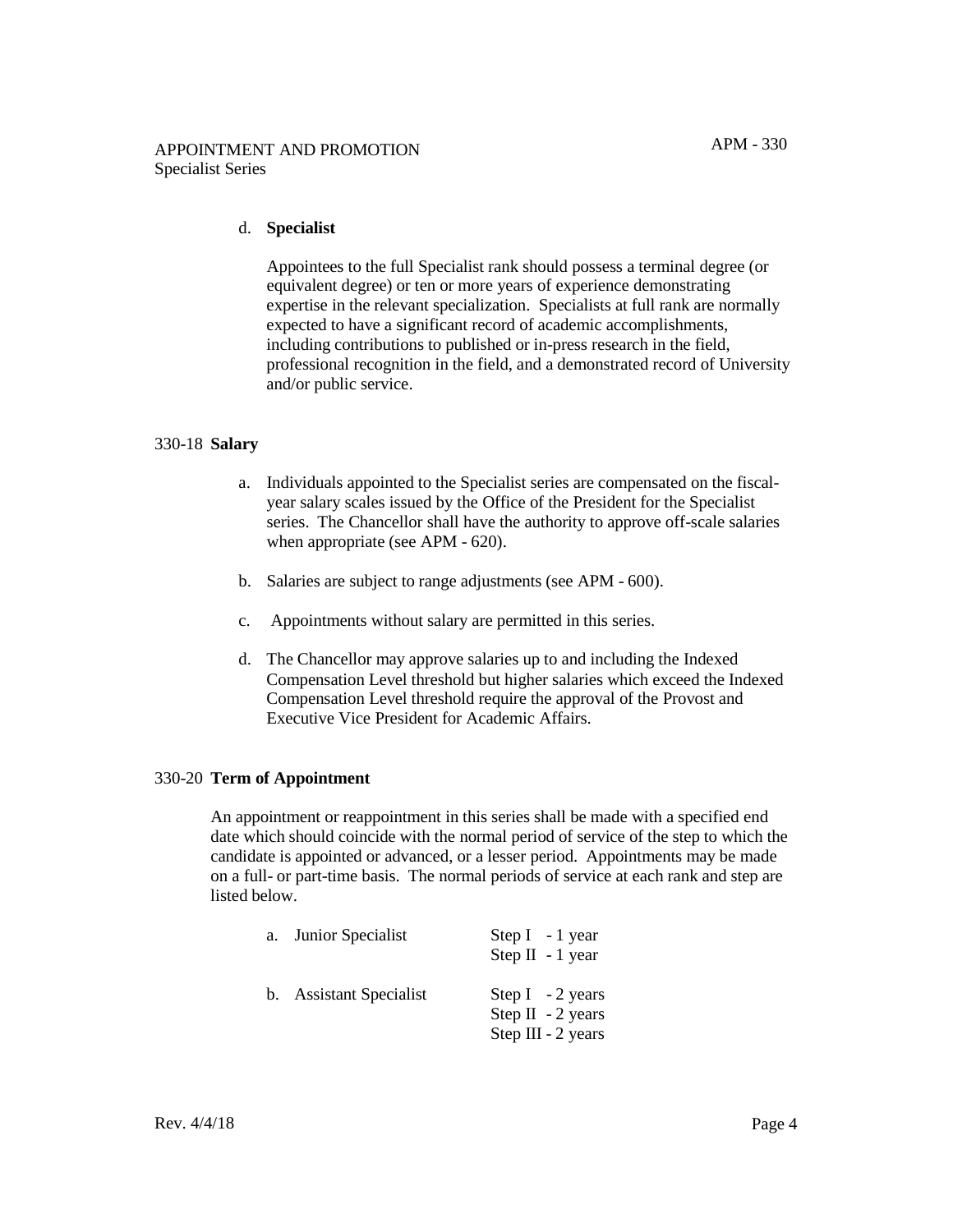|    | c. Associate Specialist | Step I $-2$ years<br>Step II $-2$ years<br>Step III - 2 years<br>Step IV - 2 years                                                                                                                                             |
|----|-------------------------|--------------------------------------------------------------------------------------------------------------------------------------------------------------------------------------------------------------------------------|
| d. | Specialist              | Step I - 3 years<br>Step $II - 3$ years<br>Step III - 3 years<br>Step IV - $3$ years<br>Step V - 3 years<br>Step VI - 3 years<br>Step VII - 3 years<br>Step VIII - 3 years<br>Step IX - 4 years; may be of indefinite duration |

#### 330-21 **Conditions of Employment**

- a. Appointees in this series are ineligible for tenure or security of employment.
- b. Appointees in this series are not members of the Academic Senate.

#### c. **Paid leave**

- (1) Appointees in this series accrue sick leave credit and vacation credit in accordance with the provisions of APM - 710, Leaves of Absence/Sick Leave/Medical Leave and APM - 730, Leaves of Absence/Vacation.
- (2) Appointees in this series are ineligible for sabbatical leave but may be eligible for other types of leave with pay when the leave is in the interest of the University and to the extent that funds are available and the expense is allowable from the source(s) from which the salary is paid, pursuant to APM - 758, Leaves of Absence/Other Leaves With Pay.

# d. **Expiration of an appointment, layoff, and termination**

- (1) For expiration of an appointment with a specific end date, see APM 137, Non-Senate Academic Appointees/Term Appointment.
- (2) For layoff or involuntary reduction in time before the end date, see APM 145, Non-Senate Academic Appointees/Layoff and Involuntary Reduction in Time.
- (3) For dismissal for unsatisfactory performance before the end date, see APM 150, Non-Senate Academic/Appointees/Corrective Action and Dismissal.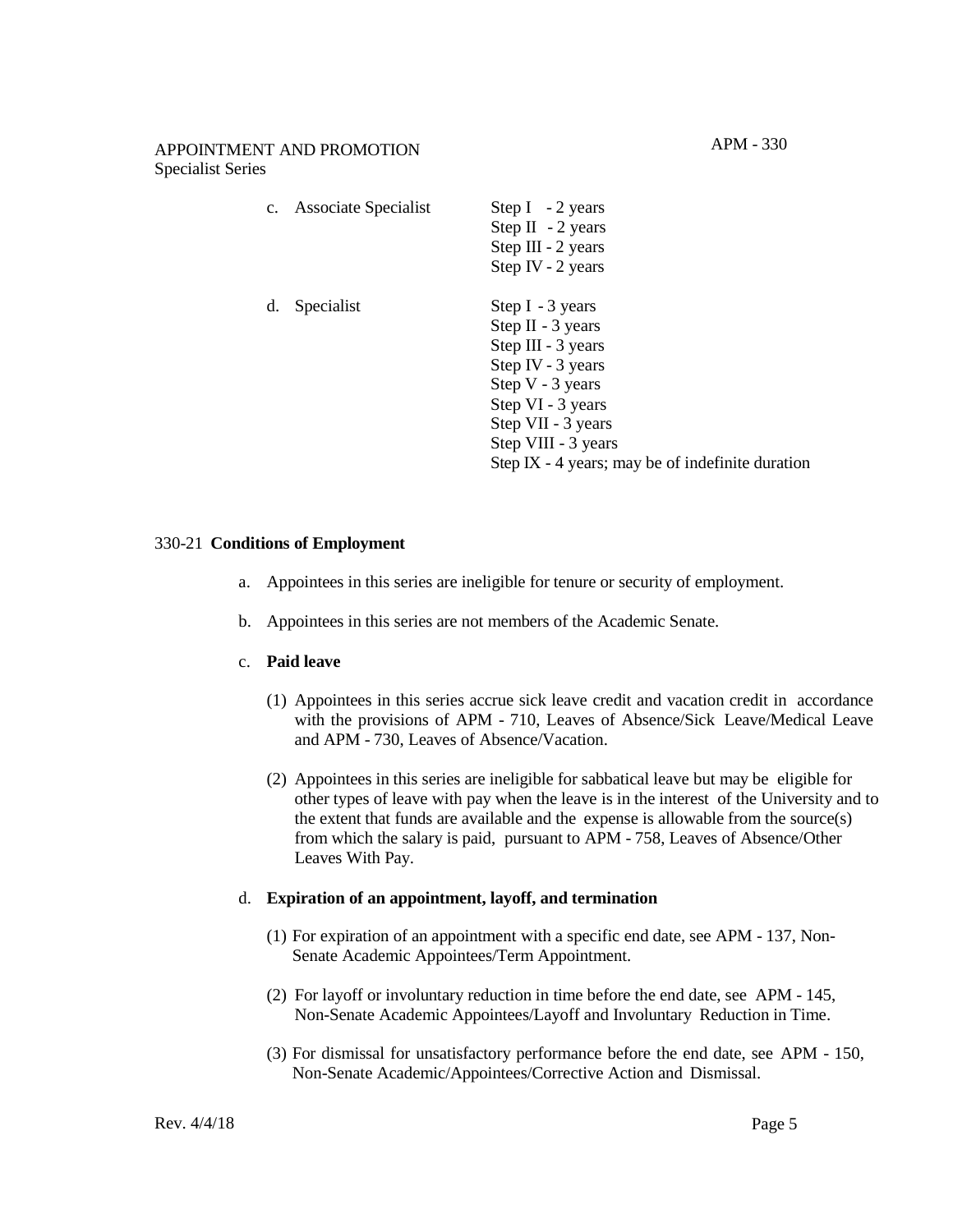e. Appointees in the Specialist series are eligible to present grievances under the provisions of APM - 140, Non-Senate Academic Appointees/Grievances.

## 330-24 **Authority**

The Chancellor has authority to approve appointments, reappointments, merit increases, promotions and terminations in this series following appropriate review.

#### 330-80 **Recommendation and Review**

#### a. **General Procedures**

The provisions of APM - 220-80-c, -d, -e, -h, -i, -j, and 220-84-b, modified as appropriate in specific circumstances, apply to this series.

## b. **Basis for Reviewing Candidates for Advancement**

Appointees to the Specialist series are eligible to be reviewed at normative intervals. Candidates for advancement in rank or step are evaluated only on the individual's achievements; availability of funding is not a consideration during review for advancement.

#### c. **Advancement to Above-Scale**

Advancement to Above-Scale status involves an overall career review and is reserved for only the most highly distinguished Specialists whose (1) work of sustained and continuing excellence has attained national and international recognition and broad acclaim reflective of its significant impact, (2) professional achievement is outstanding, and (3) service is highly meritorious. Advancement requires demonstration of additional merit and distinction beyond the performance on which advancement to Step IX was based. Except in rare and compelling cases, advancement will not occur in less than four years at Step IX; mere length of service and continued performance at Step IX is not justification for further advancement.

A further merit increase for an individual already serving at Above-Scale salary level must be justified by new evidence of distinguished achievement; continued performance is not an adequate justification. Only in the most superior cases with strong and compelling evidence will a further increase be approved at an interval shorter than four years.